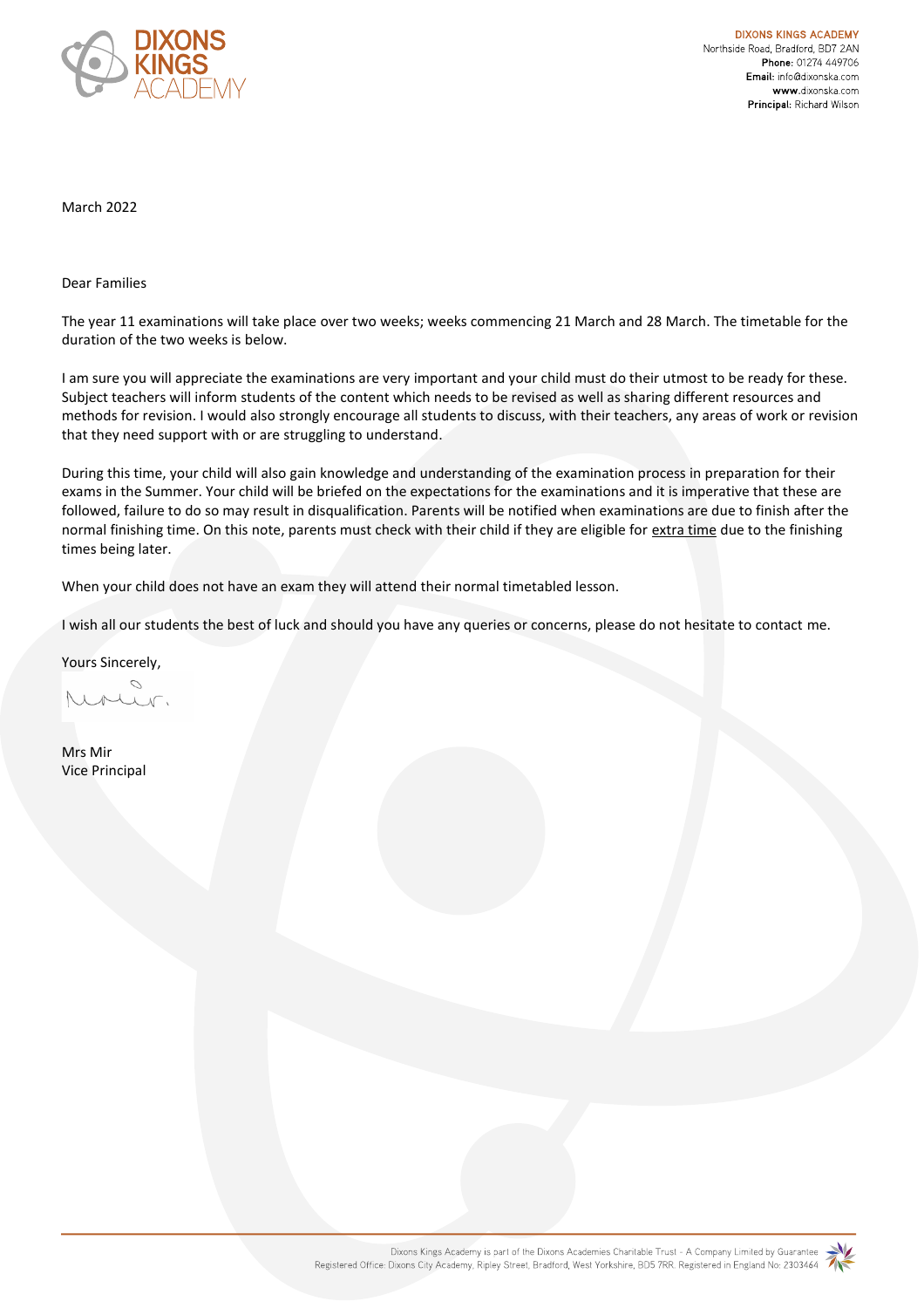

## **Year 11 Mock Exams Timetable**

| Period                                                         | Monday 21/03                                                    |                             | Tuesday 22/03                                           |                            | Wednesday 23/03                                             |                               | Period                                                                                                                                         | Thursday 24/03                                                                                                     |                                                              | Friday 25/03                                 |  |
|----------------------------------------------------------------|-----------------------------------------------------------------|-----------------------------|---------------------------------------------------------|----------------------------|-------------------------------------------------------------|-------------------------------|------------------------------------------------------------------------------------------------------------------------------------------------|--------------------------------------------------------------------------------------------------------------------|--------------------------------------------------------------|----------------------------------------------|--|
| 1<br>8.10-9.10<br>$2^{\circ}$<br>$9.10 - 10.10$                | English Language Paper 1<br>(1hr 45 mins)                       |                             | RE Paper 1 - Islam and<br>Christianity<br>(1hr 45 mins) |                            | <b>Business Paper 1</b><br>(1hr 30 mins)                    |                               | <b>Extended line</b><br>up<br>8.10-8.45<br>$\mathbf{1}$<br>8:45-9:35<br>$\overline{2}$<br>9.35-10.25<br>$\overline{\mathbf{3}}$<br>10.25-11.15 | Spanish Listening Higher (50mins)<br>Foundation (40mins)<br>Spanish Reading Higher<br>(1hr)<br>Foundation (45mins) |                                                              | Maths Paper 2<br>Calculator<br>(1hr 30 mins) |  |
| BREAK 10:10 - 10:30                                            |                                                                 |                             |                                                         |                            |                                                             |                               |                                                                                                                                                | <b>NORMAL BREAK 11.15-11.35</b>                                                                                    |                                                              |                                              |  |
| 3 <sup>1</sup><br>10.30-11.35<br>$\overline{a}$<br>11.35-12.30 | Spanish Writing Higher<br>(1hr 20)<br>Foundation<br>(1hr 5mins) |                             | Science<br>Paper 1<br>(1hr 15 mins)                     | Biology B2<br>(1hr.45mins) | English Literature Paper 1M and<br>Paper 1N<br>(1hr 40mins) |                               | $\overline{\mathbf{4}}$<br>11.35-12.25                                                                                                         | Music<br>coursework                                                                                                | Computer<br>Science Paper<br>$\overline{2}$<br>(1hr 30 mins) | Computer Science Paper 1<br>(1hr 30 mins)    |  |
| <b>Tutor time</b><br>$12.30 - 13.05$                           |                                                                 |                             |                                                         |                            |                                                             |                               | 5<br>12:25-13:15                                                                                                                               |                                                                                                                    |                                                              |                                              |  |
| LUNCH 13:05 - 13:35                                            |                                                                 |                             |                                                         |                            |                                                             |                               |                                                                                                                                                | LUNCH 13:15 - 13:45                                                                                                |                                                              |                                              |  |
| 5 <sup>1</sup><br>13.40-14.35<br>6<br>14.35-15.30              | Geography<br>Paper 1<br>(1hr30min)                              | History<br>Paper 1<br>(1hr) | Maths Paper 1<br>NON-Calculator<br>(1hr 30 mins)        |                            | Science Paper 2<br>(1hr 15 mins)                            | Chemistry C1<br>(1hr 45 mins) | 6<br>13:50-14:40                                                                                                                               |                                                                                                                    |                                                              |                                              |  |